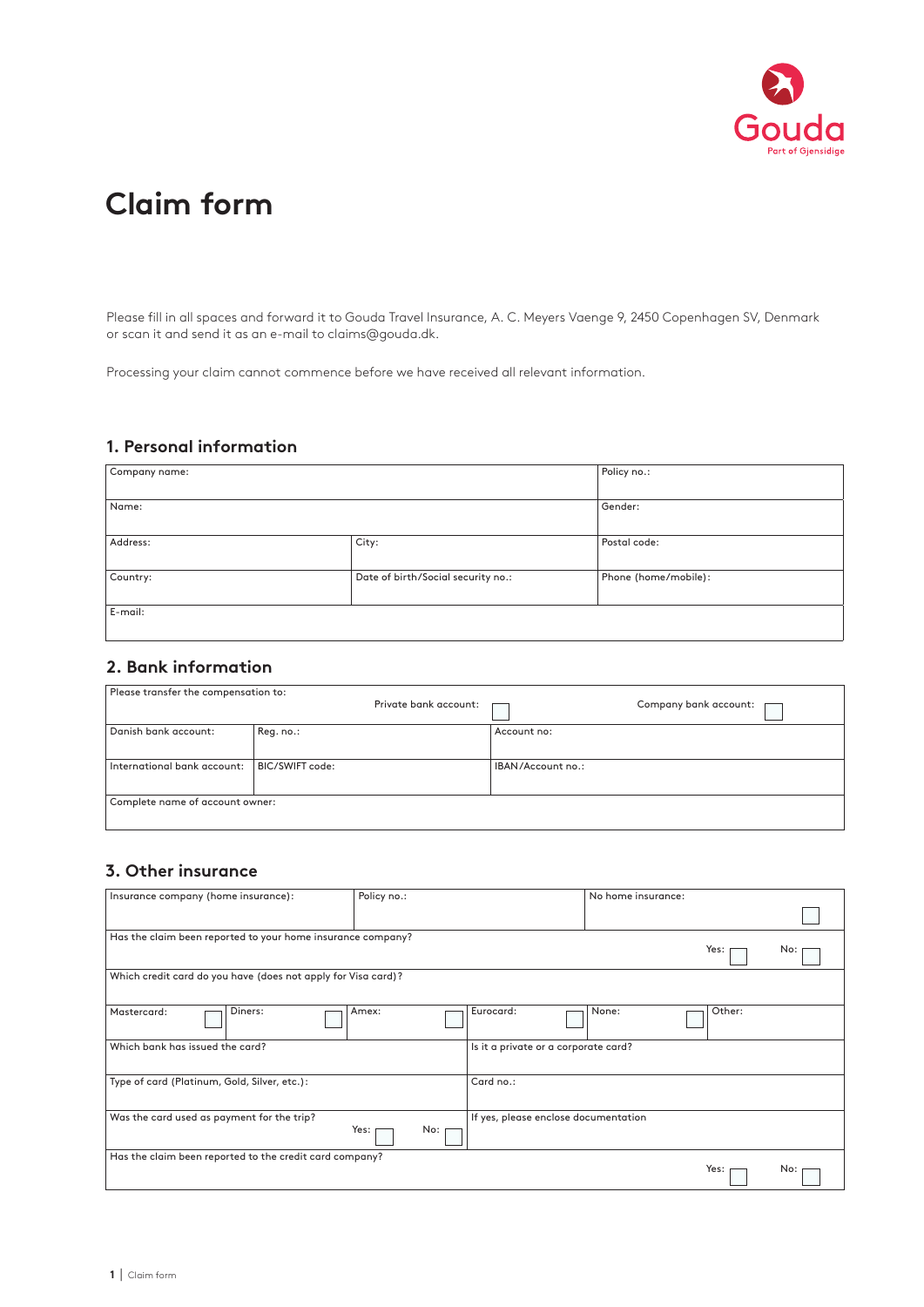## **4. Travel information**

| Departure (day/month/year): |           |                       | Return date (day/month/year): |        |        |
|-----------------------------|-----------|-----------------------|-------------------------------|--------|--------|
| Purpose of the<br>journey?  | Business: | Holidav/<br>Business: | Holidav:                      | Study: | Other: |

## **5. Coverage**

| Medical/Repatriation:   | Accident/Assault: | Holiday compensation: | Dental treatment:                             | Curtailment: |
|-------------------------|-------------------|-----------------------|-----------------------------------------------|--------------|
| ' Escort and summoning: | Missed departure: | Personal security:    | <b>Excess when renting</b><br>motor vehicles: | Other:       |

#### **6. Information about the incident**

| When did the incident occur (day/month/year)?         | Where did the incident take place (country and city)? |
|-------------------------------------------------------|-------------------------------------------------------|
|                                                       |                                                       |
| Please describe the incident as detailed as possible: |                                                       |
|                                                       |                                                       |
|                                                       |                                                       |
|                                                       |                                                       |
|                                                       |                                                       |
|                                                       |                                                       |
|                                                       |                                                       |
|                                                       |                                                       |
|                                                       |                                                       |
|                                                       |                                                       |
|                                                       |                                                       |
|                                                       |                                                       |

## **7. Illness/Injury**

| Initial consultation (day/month/year):                                                                                  | Hospitalisation: from: | to: | Fit for duty (day/month/year): |      |     |
|-------------------------------------------------------------------------------------------------------------------------|------------------------|-----|--------------------------------|------|-----|
|                                                                                                                         |                        |     |                                |      |     |
|                                                                                                                         |                        |     |                                |      |     |
| Diagnosis/description of symptoms:                                                                                      |                        |     |                                |      |     |
|                                                                                                                         |                        |     |                                |      |     |
|                                                                                                                         |                        |     |                                |      |     |
|                                                                                                                         |                        |     |                                |      |     |
|                                                                                                                         |                        |     |                                |      |     |
|                                                                                                                         |                        |     |                                |      |     |
|                                                                                                                         |                        |     |                                |      |     |
|                                                                                                                         |                        |     |                                |      |     |
|                                                                                                                         |                        |     |                                |      |     |
|                                                                                                                         |                        |     |                                |      |     |
|                                                                                                                         |                        |     |                                |      |     |
|                                                                                                                         |                        |     |                                |      |     |
|                                                                                                                         |                        |     |                                |      |     |
|                                                                                                                         |                        |     |                                |      |     |
|                                                                                                                         |                        |     |                                |      |     |
|                                                                                                                         |                        |     |                                |      |     |
|                                                                                                                         |                        |     |                                |      |     |
| Have you previously suffered from the same illness/experienced the same symptoms?                                       |                        |     |                                |      |     |
|                                                                                                                         |                        |     |                                | Yes: | No: |
|                                                                                                                         |                        |     |                                |      |     |
| If yes, when?                                                                                                           |                        |     |                                |      |     |
|                                                                                                                         |                        |     |                                |      |     |
|                                                                                                                         |                        |     |                                |      |     |
| Did you present the European Health Insurance Card at the clinic/hospital (does not apply for journeys outside the EU)? |                        |     |                                |      |     |
|                                                                                                                         |                        |     |                                | Yes: | No: |
|                                                                                                                         |                        |     |                                |      |     |
| If your claim concerns dental treatment, please state your latest dental consultation (day/month/year):                 |                        |     |                                |      |     |
|                                                                                                                         |                        |     |                                |      |     |
| Contact information to your general practitioner/dentist:                                                               |                        |     |                                |      |     |
|                                                                                                                         |                        |     |                                |      |     |
|                                                                                                                         |                        |     |                                |      |     |
|                                                                                                                         |                        |     |                                |      |     |
|                                                                                                                         |                        |     |                                |      |     |
|                                                                                                                         |                        |     |                                |      |     |